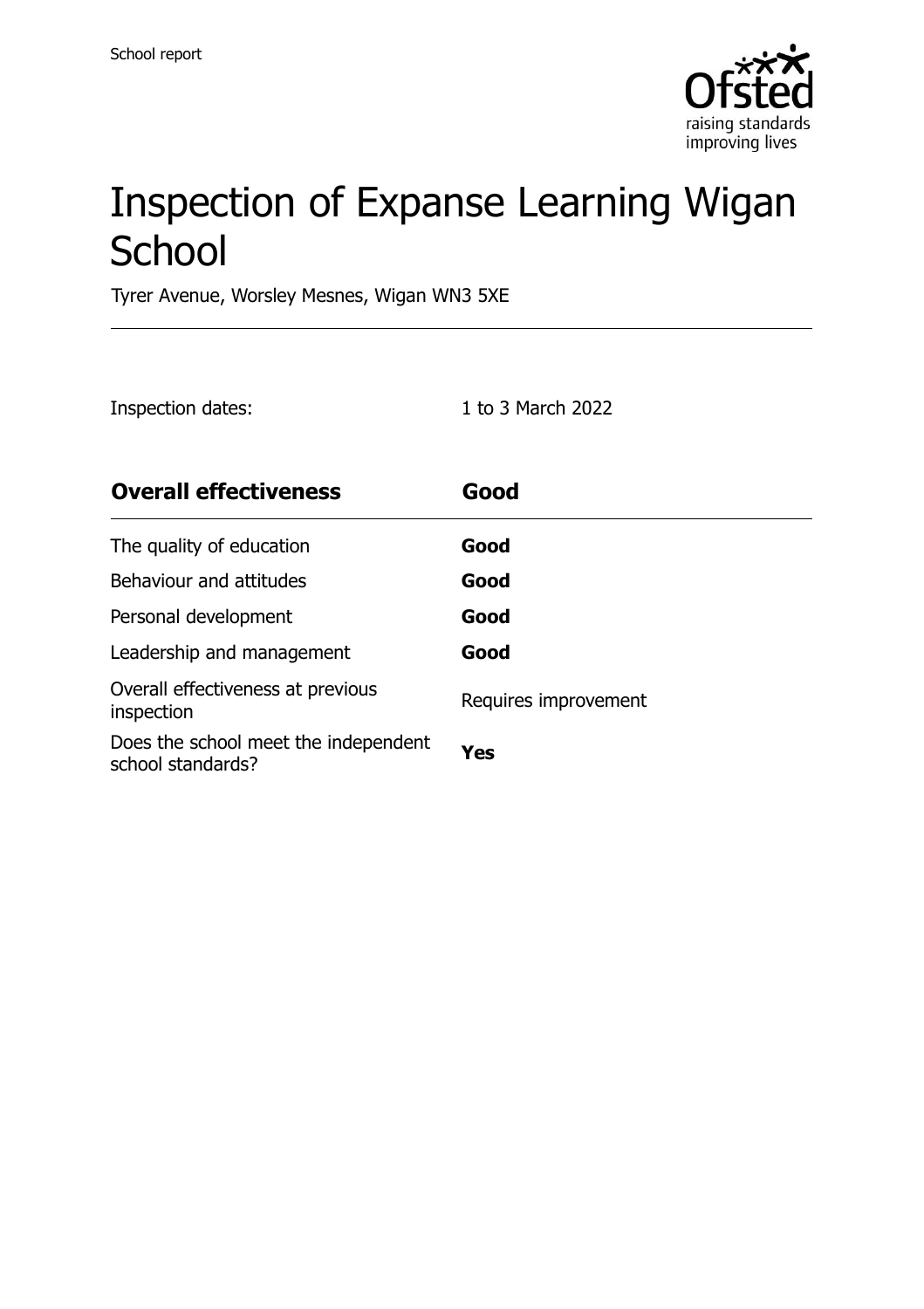

### **What is it like to attend this school?**

Pupils are happy and confident learners. Classrooms are calm places where pupils work on their own or with their peers. Pupils with special educational needs and/or disabilities (SEND) catch up with their learning after periods of considerable absence from school.

Pupils told inspectors that they feel safe in school. They said that staff manage pupils' behaviour well. There are positive relationships between pupils. Staff have high expectations of pupils' conduct. This helps pupils to manage their own emotions effectively.

Pupils show high levels of respect towards adults. Parents and carers comment positively on how pupils' happiness and well-being improve over time. Pupils told inspectors that staff care for them. They said that any bullying or falling out is dealt with quickly by staff.

Pupils' learning is enriched through a wide range of opportunities. Pupils take part in a variety of clubs during the school day, such as chess and mindfulness. Members of the school council are proud of their work to introduce a school uniform and improve recycling within the school.

#### **What does the school do well and what does it need to do better?**

Leaders have developed an interesting and ambitious curriculum. The curriculum maps out how pupils' subject knowledge and skills will be developed in a logical order. Assessment information gathered when pupils join the school helps leaders and staff to identify any gaps in pupils' learning. They use this information to plan learning which meets the needs of pupils. Teachers know pupils well, especially those with SEND. They use information in pupils' education, health and care plans (EHC plans) carefully to help meet pupils' needs. Pupils' learning is supported effectively, and pupils achieve well over time. Along with highly effective pastoral support for pupils, the delivery of the curriculum helps pupils to re-engage with education.

Leaders place high importance on pupils' reading and communication skills. Reading is promoted well across the curriculum, with dedicated reading time. The recently improved library includes a diverse range of books. Pupils read regularly and often in many subjects. Staff have worked to develop pupils' vocabulary, alongside their speaking and listening skills. These actions contribute effectively to pupils' improving comprehension skills and their reading fluency.

Subject leaders monitor their subjects effectively. They have ensured that the curriculum is carefully sequenced so that pupils build on what they already know. Staff are confident in delivering the curriculum. They have strong subject knowledge. They are also clear on what pupils should learn and by when. This helps pupils to know and remember more in all subjects. However, at times, pupils are not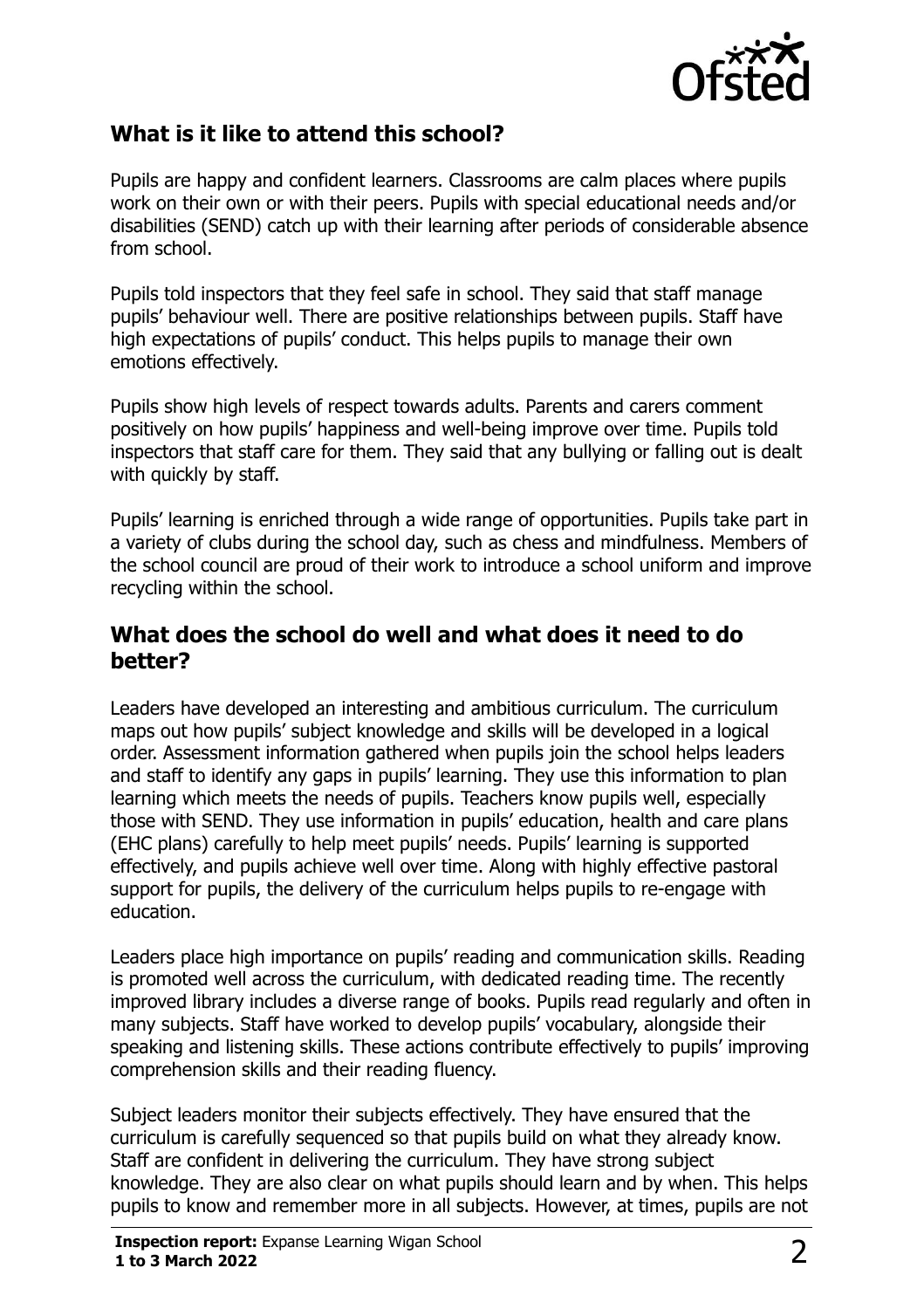

supported to make links between their learning in different subjects. As a result, some pupils do not deepen their understanding over time.

The personal, social, health and economic (PSHE) education and the relationships and sex education curriculum are well planned. They comply with statutory guidance. There is a strong emphasis on helping pupils to understand their emotions. This helps them to manage their behaviour and become responsible members of society.

Staff's high aspirations help to improve pupils' outlook on their futures. Pupils are well prepared for the next stage of their education or employment. Work experience and days at local colleges help them experience different choices for their future. In addition, teachers provide support for pupils when they apply for jobs or college courses.

Staff provide many opportunities to enhance pupils' spiritual, moral, social and cultural development. Pupils understand the importance of equality of opportunity for all. They enjoy a wide range of additional experiences such as visits to museums and developing life skills, for example by using public transport. Visitors to school further enrich pupils' learning and help them understand their role as responsible citizens.

The strong pastoral support that leaders provide helps pupils to develop into successful learners. Staff skilfully adapt their support to meet pupils' social and emotional needs. Pupils develop positive attitudes towards learning over time. They concentrate on their learning in a focused environment, relatively free from any disruption.

Leaders have created an environment where all staff and pupils are cared for and feel valued. Leaders work closely with the local authority. The school provides the necessary information in regard to provision for pupils with EHC plans.

The proprietor body and governors provide an effective strategic overview of the school. They have a strong understanding of the school's strengths. Their support and challenge contribute to the improvements in the curriculum.

The proprietor body has also ensured that the independent school standards are consistently met. The proprietor body ensures detailed risk assessments of the premises. For example, the surface of the outdoor area has recently been improved. Leaders also ensure that the school has an accessibility plan that complies with schedule 10 of the Equality Act 2010.

## **Safeguarding**

The arrangements for safeguarding are effective.

The school's safeguarding practices and procedures are secure. Staff's knowledge of how to keep pupils safe is exceptionally strong. They follow the school's clear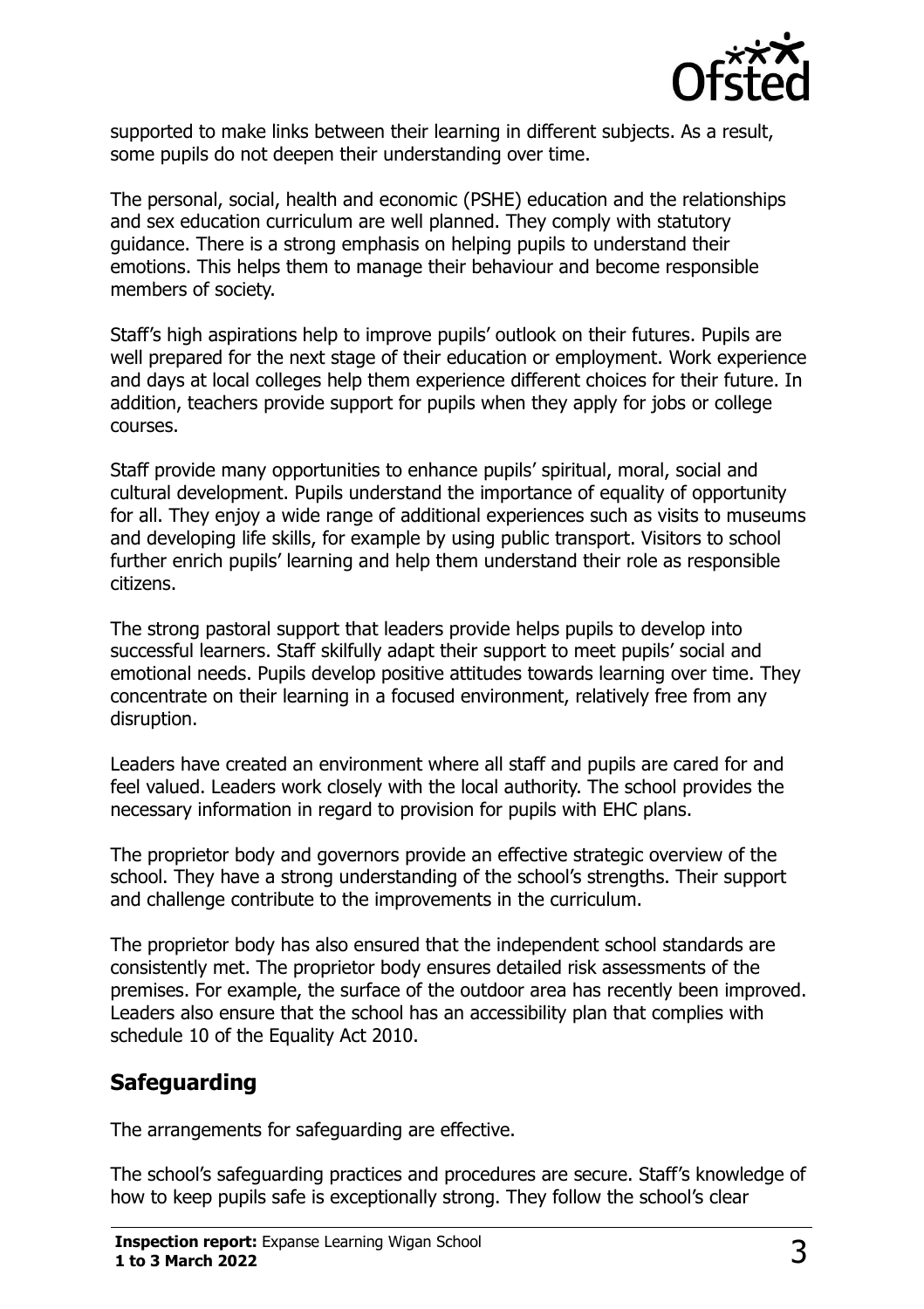

guidance. Leaders make sure that all safeguarding arrangements meet requirements and are adapted precisely to the needs of the pupils. The culture of safeguarding in the school is strong. The school's safeguarding policy is available to parents via the school's website.

Staff have a detailed understanding of pupils' vulnerabilities and respond rapidly to their changing emotions and needs. This means pupils are kept as safe as possible. Through the curriculum, pupils learn how to keep themselves safe in a wide range of situations, including when using the internet. This helps to develop pupils' understanding of the importance of keeping themselves safe.

## **What does the school need to do to improve? (Information for the school and proprietor)**

■ Pupils access a well-planned curriculum. However, leaders do not readily make links in pupils' learning between some subjects. This means that some pupils do not routinely apply their prior knowledge to different contexts when learning something new. Leaders should ensure that pupils know how to make connections between their prior learning when learning new concepts and ideas. This will help to deepen pupils' knowledge and understanding across the curriculum.

### **How can I feed back my views?**

You can use [Ofsted Parent View](http://parentview.ofsted.gov.uk/) to give Ofsted your opinion on your child's school, or to find out what other parents and carers think. We use information from Ofsted Parent View when deciding which schools to inspect, when to inspect them and as part of their inspection.

The Department for Education has further quidance on how to complain about a school.

If you are the provider and you are not happy with the inspection or the report, you can [complain to Ofsted.](http://www.gov.uk/complain-ofsted-report)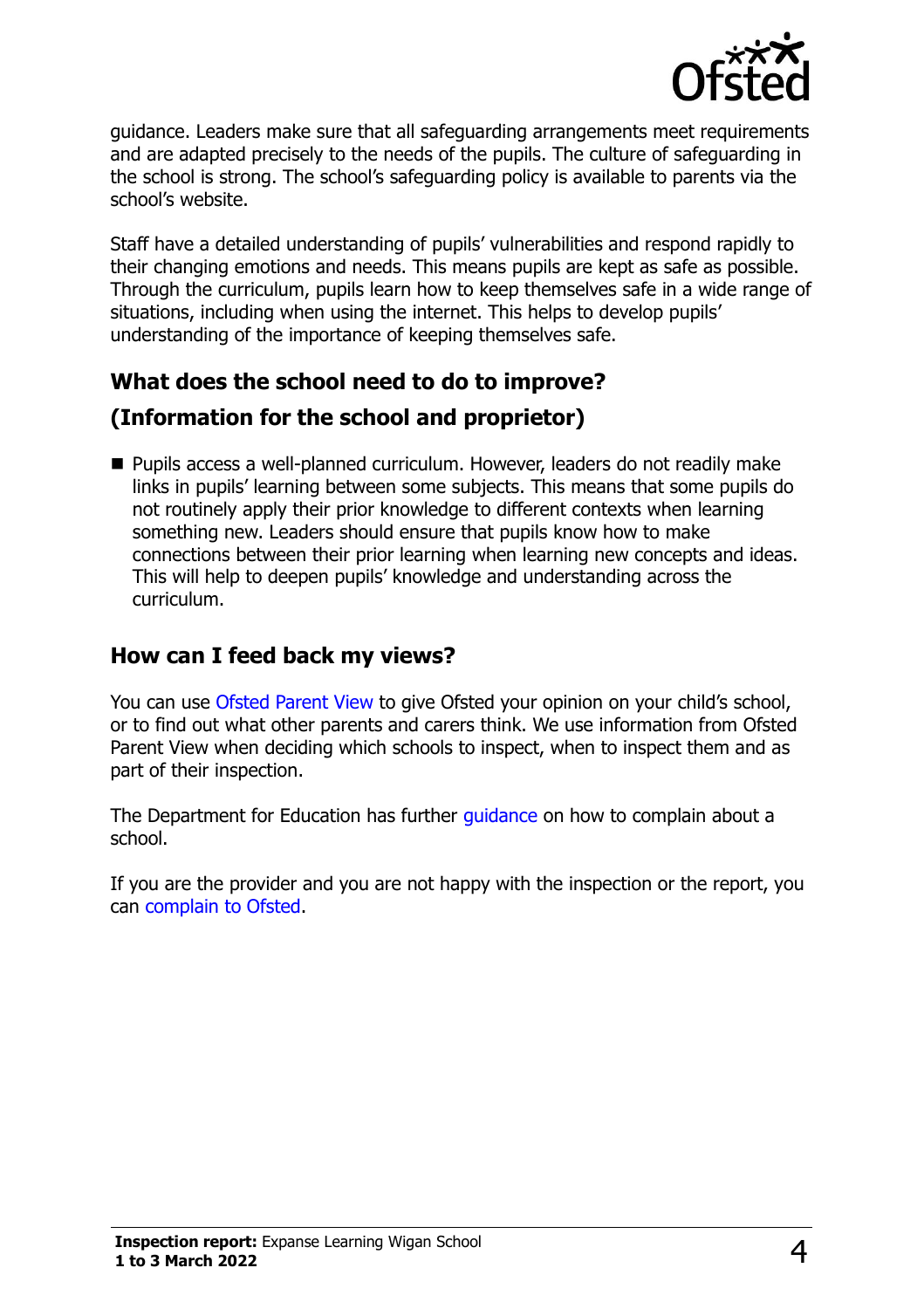

## **School details**

| Unique reference number             | 145289                           |
|-------------------------------------|----------------------------------|
| <b>DfE registration number</b>      | 359/6003                         |
| <b>Local authority</b>              | Wigan                            |
| <b>Inspection number</b>            | 10210361                         |
| <b>Type of school</b>               | Other independent special school |
| <b>School category</b>              | Independent school               |
| Age range of pupils                 | 11 to 16                         |
| <b>Gender of pupils</b>             | Mixed                            |
| Number of pupils on the school roll | 31                               |
|                                     |                                  |
| <b>Number of part-time pupils</b>   | 0                                |
| <b>Proprietor</b>                   | <b>Expanse Group Ltd</b>         |
| <b>Chair</b>                        | <b>Tony Brown</b>                |
| <b>Headteacher</b>                  | Ed Hanley                        |
| <b>Annual fees (day pupils)</b>     | £25,000                          |
| <b>Telephone number</b>             | 01942877715                      |
| Website                             | www.expanselearning.co.uk        |
| <b>Email address</b>                | hello@expanselearning.co.uk      |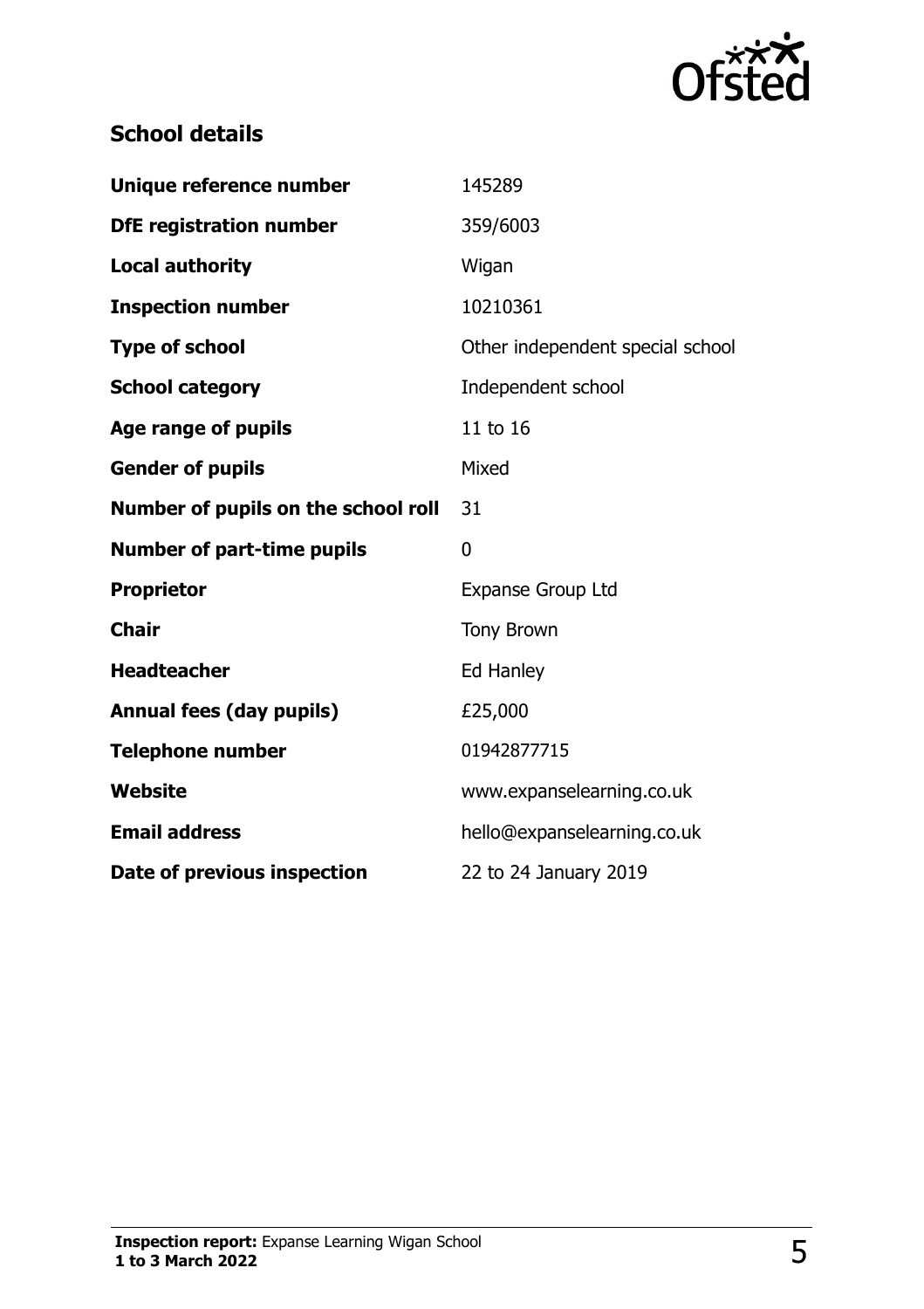

#### **Information about this school**

- The school received its last standard inspection on 22 to 24 January 2019. The school also received a material change inspection on 13 January 2022.
- The school uses four alternative providers; of which, three are unregistered.

#### **Information about this inspection**

Inspectors carried out this inspection under section 109(1) and (2) of the Education and Skills Act 2008. The purpose of the inspection is to advise the Secretary of State for Education about the school's suitability for continued registration as an independent school.

The school meets the independent school standards. These are the requirements set out in the schedule to the Education (Independent School Standards) Regulations 2014.

This was the first routine inspection the school received since the COVID-19 pandemic began. Inspectors discussed the impact of the pandemic with the school leaders and have taken that into account in their evaluation.

- Inspectors met with the headteacher and senior leaders of the school. Inspectors also met with leaders from the proprietor body. The lead inspector held a telephone conversation with a representative from Wigan local authority.
- Inspectors carried out deep dives in these subjects: mathematics, English, PSHE and computing. For each deep dive, inspectors discussed the curriculum with subject leaders, visited a sample of lessons, spoke to teachers, spoke to pupils about their learning and looked at samples of pupils' work.
- Inspectors explored safeguarding arrangements by reviewing records, checking the safety of the school site, talking to staff and pupils about how they keep safe and checking the school's single central record. They met with the school's designated safeguarding lead.
- The lead inspector checked all survey responses, including those from pupils, staff and parents. This included taking into account responses to Ofsted Parent View.

#### **Inspection team**

Simon Hunter, lead inspector **Her Majesty's Inspector** 

Barbara Dutton **District Contract Contract Contract Contract Contract Contract Contract Contract Contract Contract Contract Contract Contract Contract Contract Contract Contract Contract Contract Contract Contract Contract**